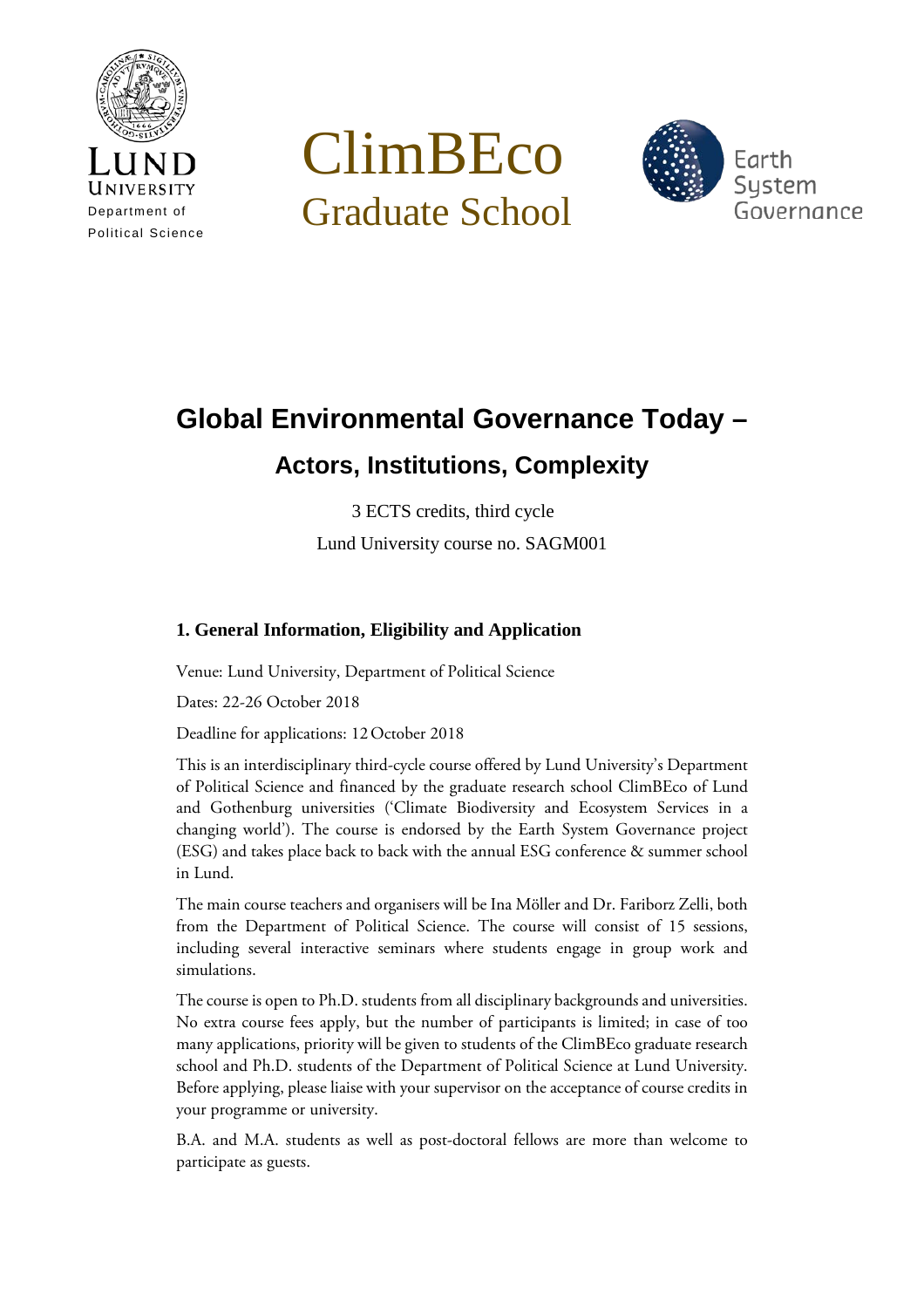The course is particularly designed to be accessible for students from very different backgrounds, including different natural science disciplines. Therefore, the introduction of key political concepts and international relations theories will include some elementary aspects. Students with a more advanced theoretical background in political science will nonetheless benefit from the application of these concepts and theories in a series of simulations and interactive sessions.

Please note that funding for travel and accommodation can only be provided to students from the ClimBEco graduate research school. We ask for your understanding that we will not be able to reserve any hotels or make recommendations.

Please apply for participation by  $12<sup>th</sup>$  October by sending an e-mail to [Fariborz.zelli@svet.lu.se,](mailto:Fariborz.zelli@svet.lu.se) providing the following information: your name; university (if Lund University: also your LU student number); discipline; faculty status (Ph.D. student or different); ClimBEco status (currently member of 2-year ClimBEco programme or external applicant); and whether you like to acquire ECTS credits or just a participation certificate. We look forward to welcoming you in Lund.

#### **2. Learning Outcomes**

Participants will be able to accomplish the following objectives by the end of the course:

- 1. Identify and compare different understandings of environment, governance and sustainable development.
- 2. Describe and critically analyse the development of the UN environmental architecture.
- 3. Compare governance architectures for different environmental problems like climate change and biodiversity.
- 4. Distinguish different political dimensions (actors, institutions, interlinkages) and their relevance for the success or failure of global environmental politics.
- 5. Apply major theories of political science to identify and examine social barriers of global environmental governance.
- 6. Identify limits of and realistic options for political reform.

Achieving these objectives will be of particular benefit for students with career goals that include serving as a practitioner in environmental politics or providing policy advice and consultancy.

#### **3. Course Content**

During the global climate conference in Paris, countries around the world subscribed to staying below an average warming of 2°C and submitted targets to reduce their carbon footprint. But how effective will these targets be, and how will recent changes in government, in the US and elsewhere, influence the probability of meeting them? Are economic growth, political interest and human development compatible with environmental conservation? And is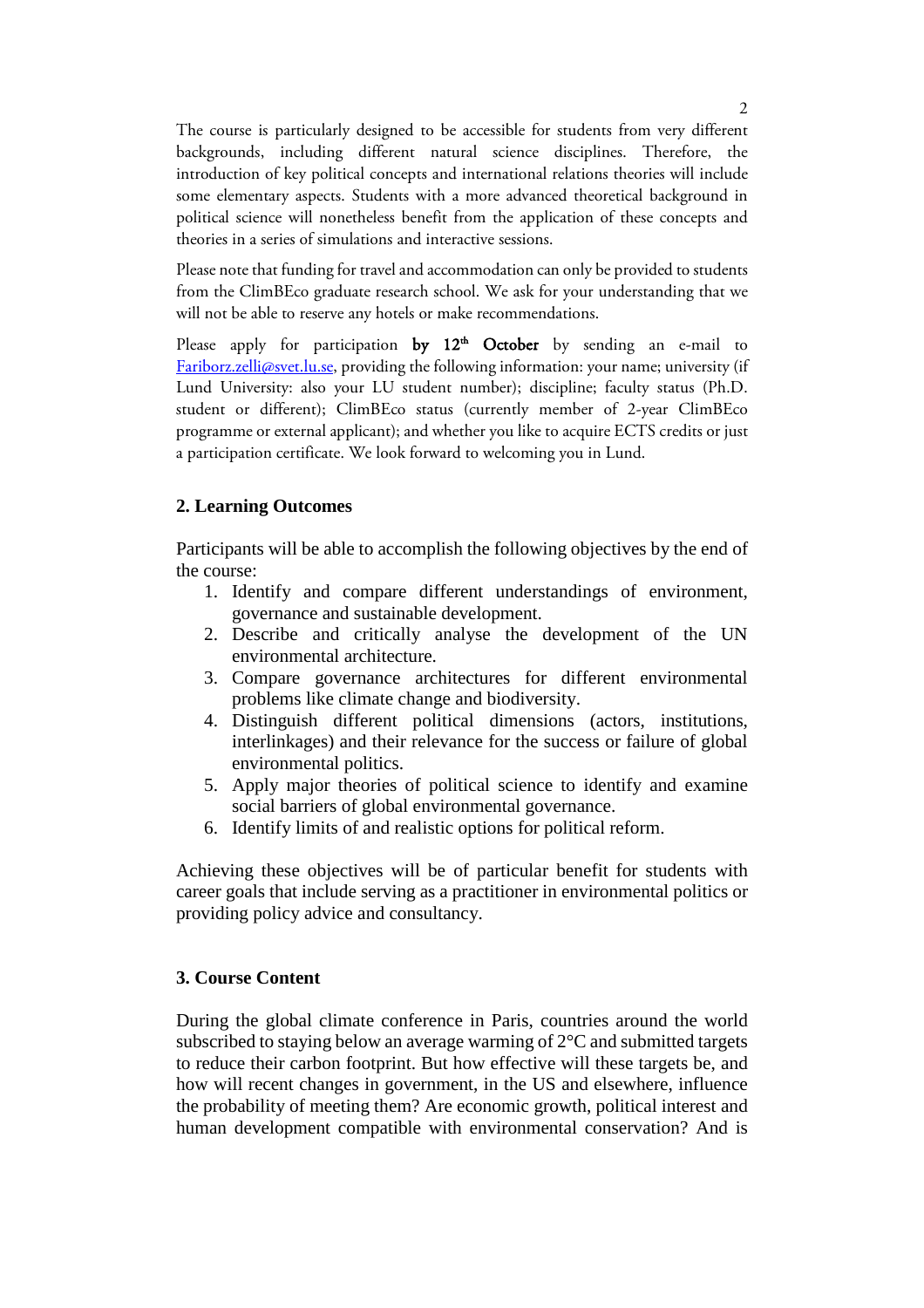scientific knowledge about the state of the environment enough to mobilize a change in behavior?

The course frames this dilemma of global environmental governance as a problem of human interaction. It starts from the premise that, in addition to natural and physical barriers, there are severe social and political barriers that often stand in the way of an effective management of transboundary environmental threats. In other words: political processes and actors are not only the target of scientific advice (science for politics), but part of the problem – and hence objects of examination (science of politics), e.g. due to underlying constellations of power and interests or behavioural norms.

Based on concepts and theories of political science, the course seeks to provide Ph.D. students from different disciplines with an understanding of the current state of global environmental governance, its underlying causes and possible response options. The main modules of the course are:

- Module 1: introducing the state of play in global environmental governance today (icebreaker; key concepts; development of the United Nations system from early 1970s until today; reform discussions);
- Module 2: core dimensions of global environmental governance (actors; institutions; overlaps with other policy fields like security, trade, health, development);
- Module 3: explaining and understanding (rationalist theories; constructivist theories; and their application).

Each of the modules above will conclude with an intensive simulation or group work session where students apply some of the presented concepts, theories and empirical information. Moreover, students will, after the end of the course, write short final papers in which they apply selected political theories to help them explain governance developments in their own field of Ph.D. research.

#### **4. Teaching and Assessment**

The course will consist of 15 sessions that will all take place in one week, including three interactive seminars where students engage in group work and simulations.

The course is particularly designed to be accessible for students from very different backgrounds, including different natural science disciplines. Therefore, the introduction of key political concepts and international relations theories will include some elementary aspects. Students with a more advanced theoretical background in political science will nonetheless benefit from the application of these concepts and theories in a series of simulations and interactive sessions.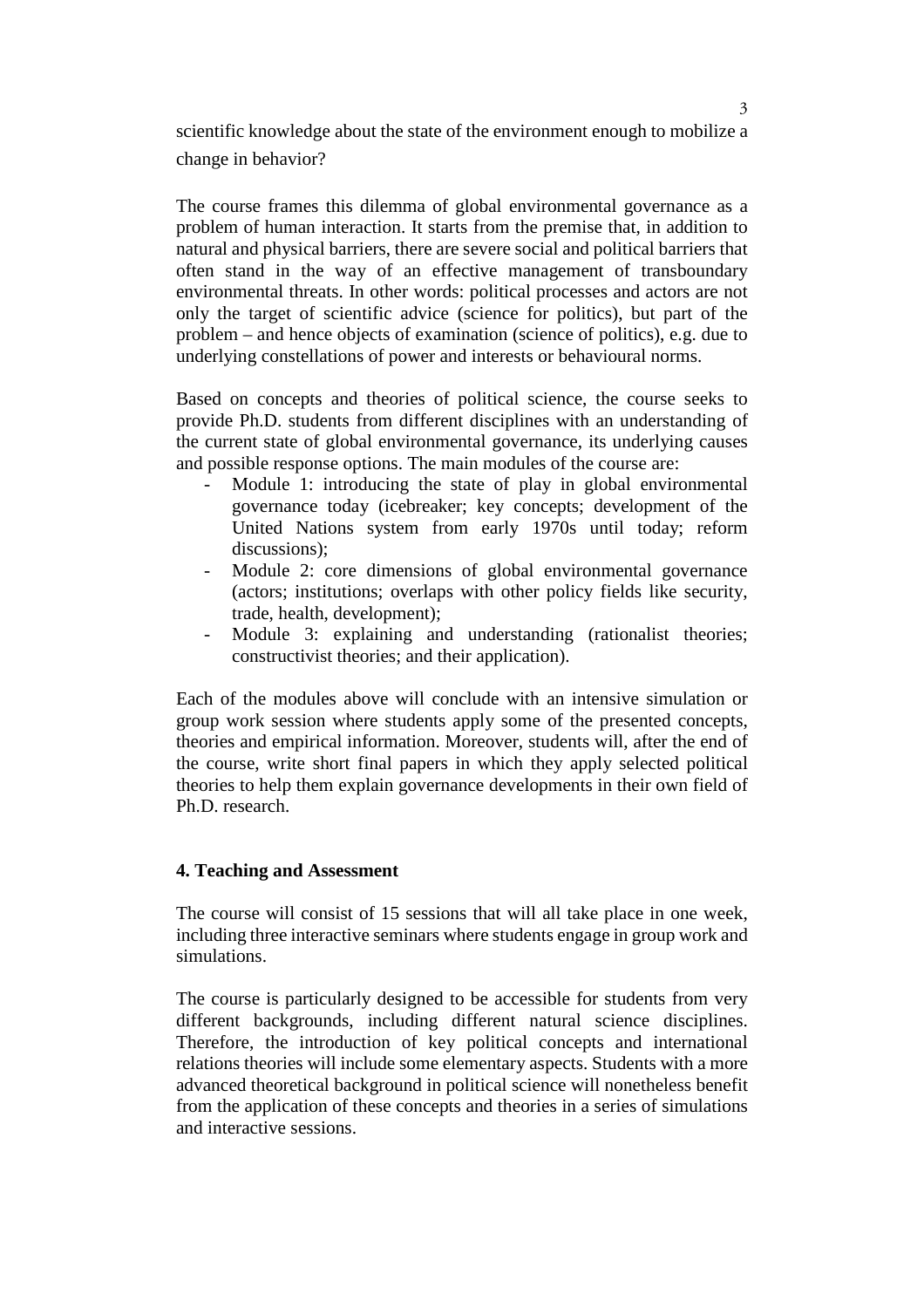For the first session, every participant is asked to prepare a short (3 min) 'show and tell' presentation of themselves, their subject of research, and where they see a connection to issues of global environmental governance. Rather than using Power Point, we ask participants to bring one tangible object that relates to their research in some manner.

We also ask all participants to block sufficient time, i.e. about a day, in the week before the course begins so that they can prepare the reading material. (Further instructions will be sent around to registered students in due time). Evaluation will take place on the basis of participation and a short final paper of 1,500 words to be submitted about 3-4 weeks after the end of the course. In the paper, participants will apply the discussed theories and concepts to their own field of research or to an equivalent issue of their choice.

Re-examination is offered after the conclusion of the course. If necessary, a second opportunity for re-examination will be arranged at a later date.

#### **5. Grades**

The grades awarded are Pass or Fail. To be awarded a Pass the student must fulfill the learning outcomes specified and also demonstrate an independent, reflective and critical approach to the research field and to the theories presented in the course.

#### **6. Admission Requirements**

The course is open to Ph.D. students from all disciplinary backgrounds. The number of participants is limited however; in case of too many applications, priority will be given to students of the ClimBEco graduate research school and Ph.D. students of the department of political science at Lund University. Before applying, please liaise with your supervisor on the acceptance of course credits in your programme or university.

B.A. and M.A. students as well as post-doctoral fellows are more than welcome to participate as guests.

#### **7. Literature**

#### *Recommended readings for preparation:*

Axelrod, Regina S., and Stacy D. VanDeveer (eds.), 2014. *The Global Environment: Institutions, Law, and Policy.* 4<sup>th</sup> ed., Thousand Oaks, CA: CQ Press. 360 pp.

Baylis, John, Steve Smith and Patricia Owens, 2016. *The Globalization of World Politics: an introduction to international relations.* 7th ed., Oxford: